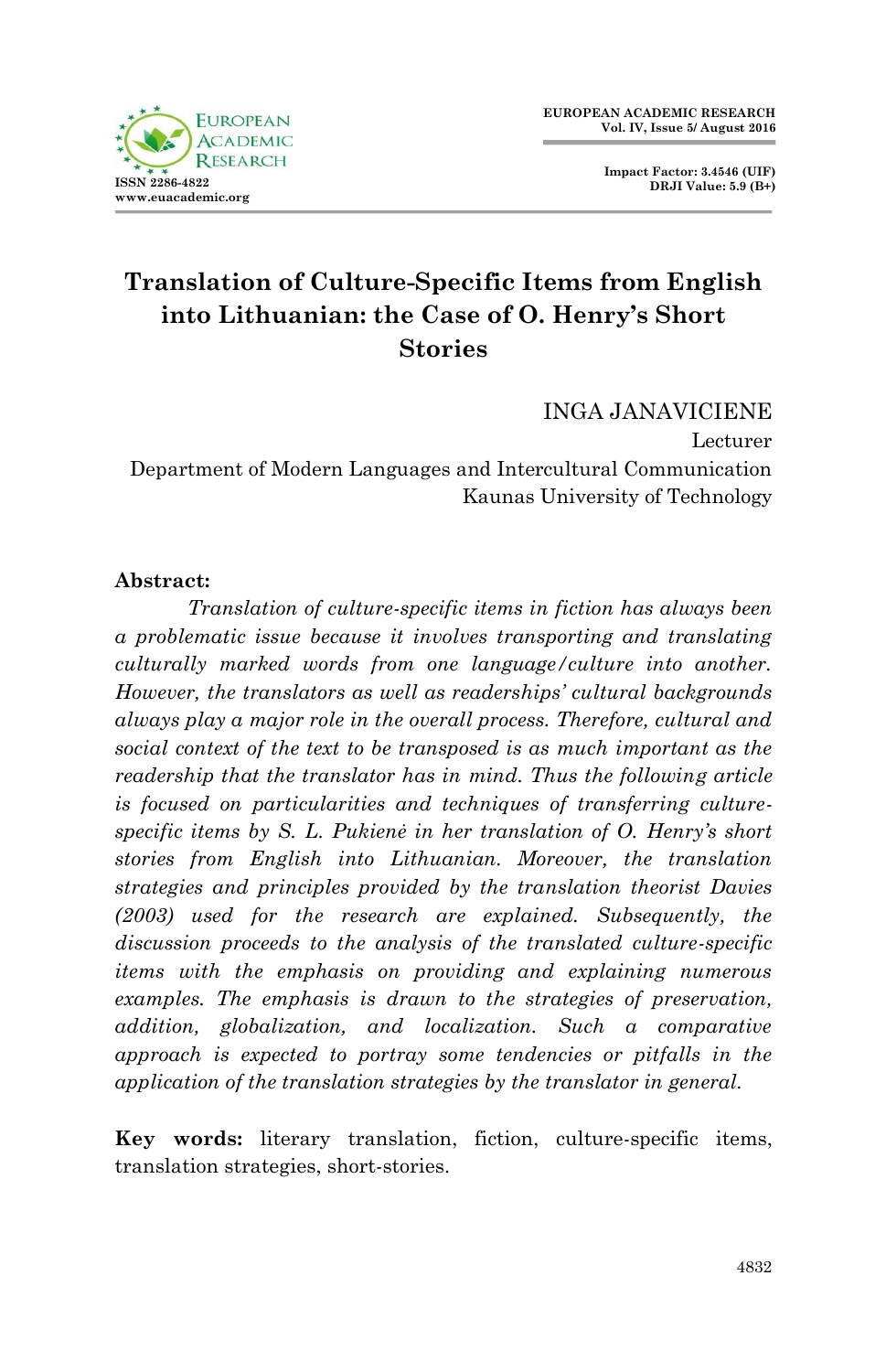#### **1. INTRODUCTION**

Translating fiction has always been problematic because it involves figurative meanings of texts, idioms, similes, culturespecific items and other either linguistics or cultural units that make the task of a translator challenging. Since a translator has to communicate the original message to people (i.e. readers) with different linguistic and cultural backgrounds, his/her primary awareness has to be on the readership; ensuring they understand the text as well as preserving the aesthetic and impact factors of the target text as far as possible. Therefore, the translation of culture-specific items might be considered to be one of the most problematic areas in translation studies. With respect to this problematic issue, the following article is intended to identify the peculiarities of culture-specific concepts, as well as to analyse translation strategies for culture specific items in literary translation from English into the Lithuanian language. The works chosen for the analysis are O.Henry"s short stories and their translation in Lithuanian done by S.L. Pukienė. In the first part of the article, the author clarifies the used notion of culture specific-items, summarises the studied procedures for rendering cultural units and outlines the problematic nature of their translations. The second part represents a study of particular examples from close comparison of the source text and target text procedures.

 As regards the data for the investigation, two sources were considered. The first source, *The Best Short Stories of O. Henry*, which was published in 1945 and the second source, *The Complete Works of O. Henry*, published in 1953. The target language examples were taken from *Išminčių Dovanos: Apsakymai* (2006) translated by Silvija Lomsargytė-Pukienė. Theoretical statements are illustrated with instances selected from 19 short stores and their translations into Lithuanian. The short stories are as follow: *The Gift of the Magi, Hearts and Crosses, An Unfinished Story, The Romance of a Busy*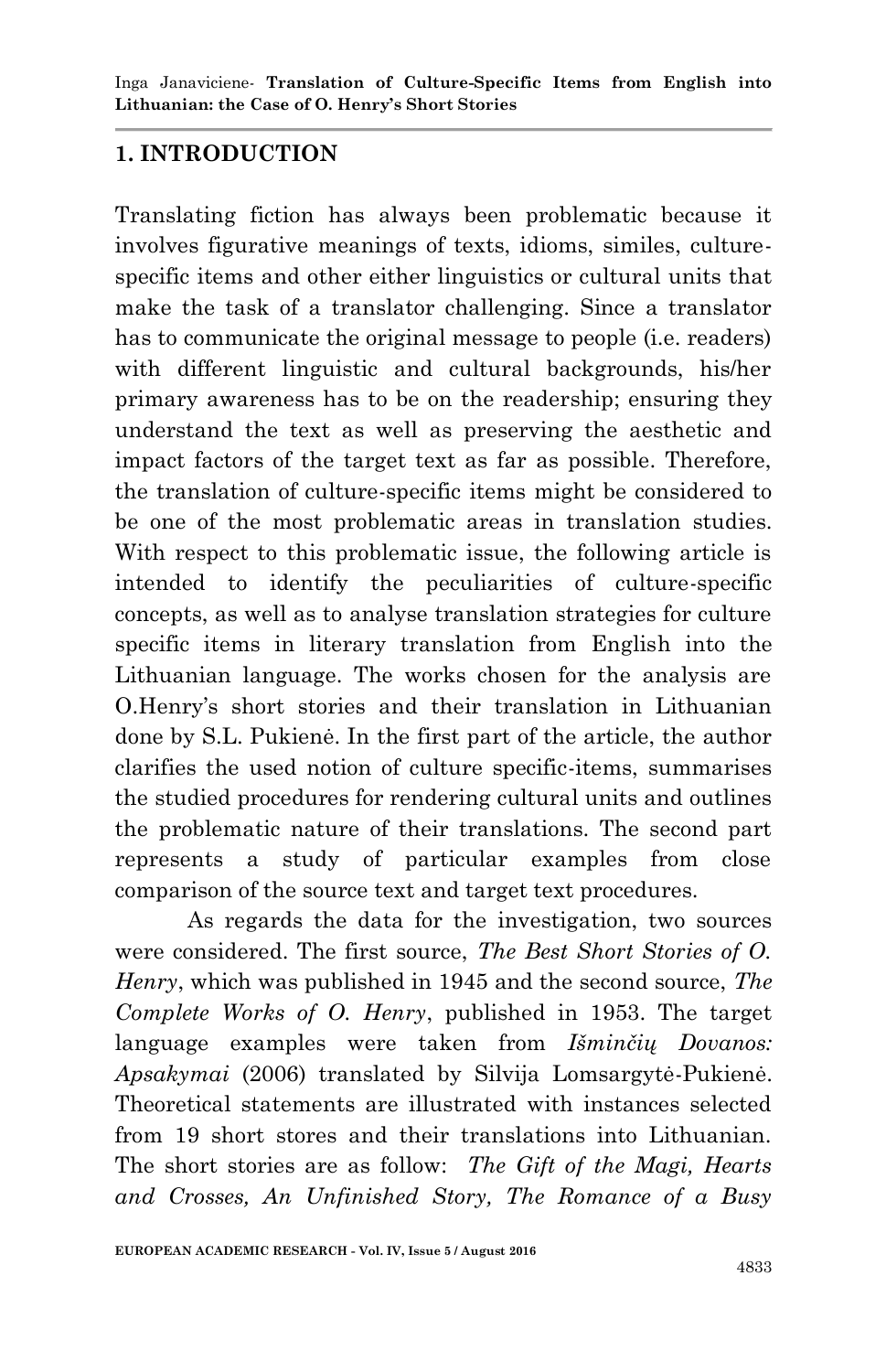*Broker, The Indian Summer of Dry Valley Johnson, Jeff Peters as a Personal Magnet, The Cop and the Anthen, The Pimienta Pancakes, Shearing the Wolf, The Ethics of Pig, The Third Ingredient, The Pendulum, Two Thanksgiving Day Gentlemen*, *The Last Leave, The Trimmed Lamp, Squaring the Circle, The Ransom of Red Chief, The Whirling of Life,* and *The Merry Month of May.*

### **2. CULTURE-SPECIFIC ITEMS: DEFINITION AND TYPES**

Despite the fact that the notion of culture-specific items have been elaborated and discussed by a number of different names, the lack of terminological uniformity suggests the need to be delineated once more. Therefore, the varieties of the term of culture-specific items include the following: Newmark (1998) refers to culture-specific items as *cultural words*, Florin (1993), Robinson (1997), Schäffner & Wiesemann (2001) and Mikutytė (2005) labels them as *realia*, while Baker (1992) employs the term *culture-specific concepts*. The notion itself clearly states the link between the source language and culture and the target language and its culture, referring to "words and combinations of words denoting objects and concepts characteristic of the way of life, the culture, the social and historical development of one nation and alien to another" (Florin 1993: 123). Furthermore, Florin (1993: 122) observes that translations of culture-specific items are not limited to language, expanding the idea that culture-specific items do not have exact equivalents in other languages because they have been formed on historical and a local basis, which is unique to every culture (ibid.). A similar idea is supported by Tymoczko, stating that "cultural elements in a literary work are metonymic evocations of the culture as a whole, including its material culture, history, economy, law, customs, values and so on" (Tymoczko, 1999: 45).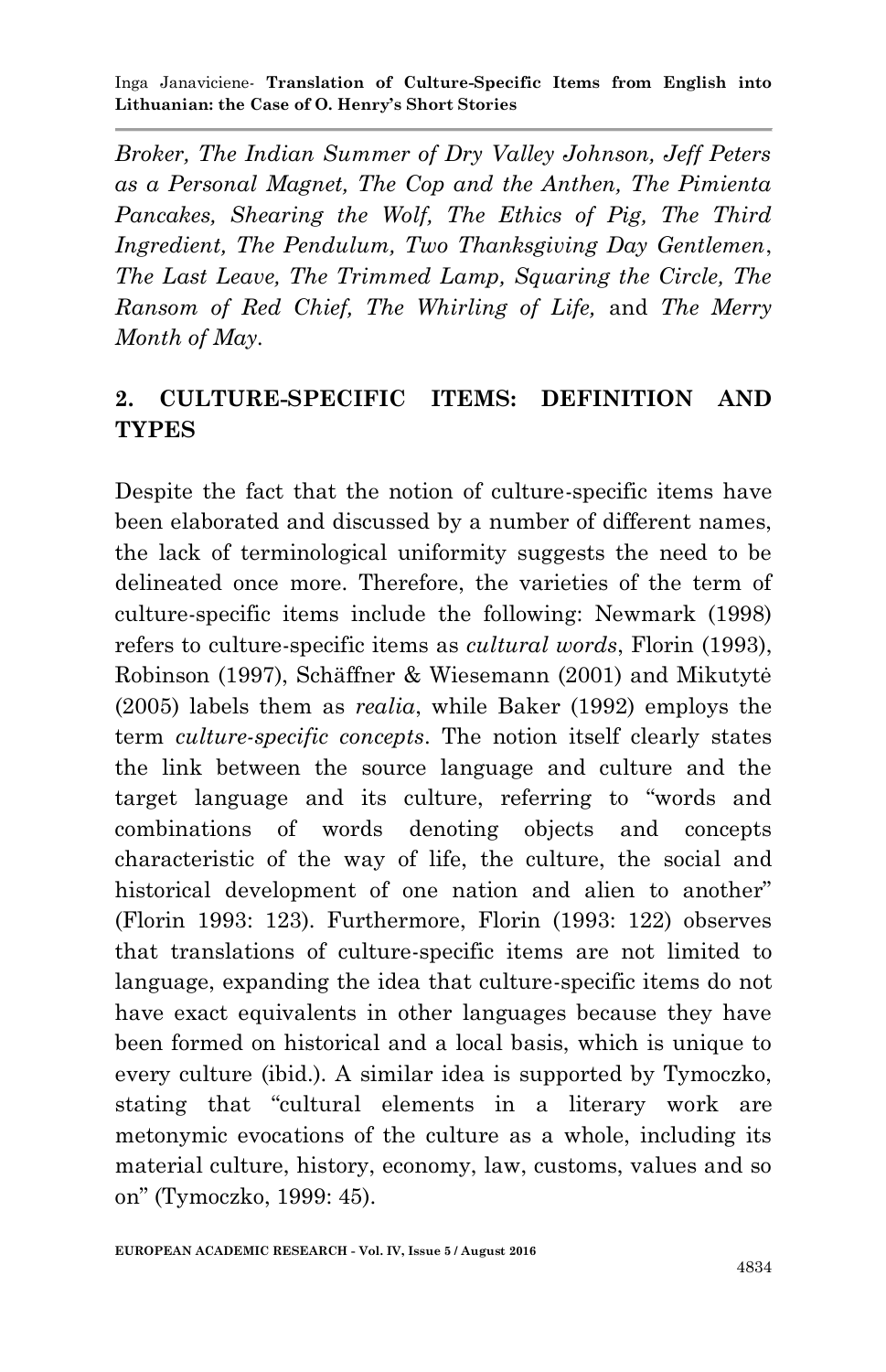The existing classifications of culture bound words are quite numerous. One could distinguish the following ones: names, dialects, geographical names, proper names, systems of measurements, food items, currency, historical events and dates, flora and fauna, customs and festivals, architecture and, political institutions. However, a well-defined and widely acknowledged classification of culture-specific items is presented by Newmark (1988: 95-102). He distinguishes 5 categories of culture-specific items: (1) ecology, (2) material culture, (3) social culture, (4) organizations, customs, activities, procedures, concepts, and (5) gestures and habits; these categories are further subdivided into sub-categories. A different model of culture specific items is proposed by Vlahov, Florin, and Gill. They distinguish realia in 4 different categories: (1) geography, (2) ethnography, (3) politics and (4) religious (Vlachov & Florin, 1980: 6)

 Moreover, speech communities tend to focus their attention on a particular topic, which is called culture focus (Newmark, 1988). This topic is presupposed by culture"s historical, geographical development and influence. Thus, for instance, the Italians have a number of words to name different kinds of pasta, or in the Eskimos' language there are many names to denote snow (Newmark, 1988: 94).

 An extensive number of different culture-specific items make it hard to render into the target language whilst finding the right equivalence to express the same meaning. Danytė (2006) believes that "translators face not only the problem of correctly interpreting such evocations, but also transmitting them in a meaningful way to readers" (2006: 203). Therefore, translation is primarily a cross-cultural transfer (ibid).

 The leading norm in translation studies has long emphasized the target text naturalness as a major criterion of a good translation. Therefore, the translator should focus not only on providing equivalent meaning but giving equivalent linguistic and/or cultural value to the text. This leads to the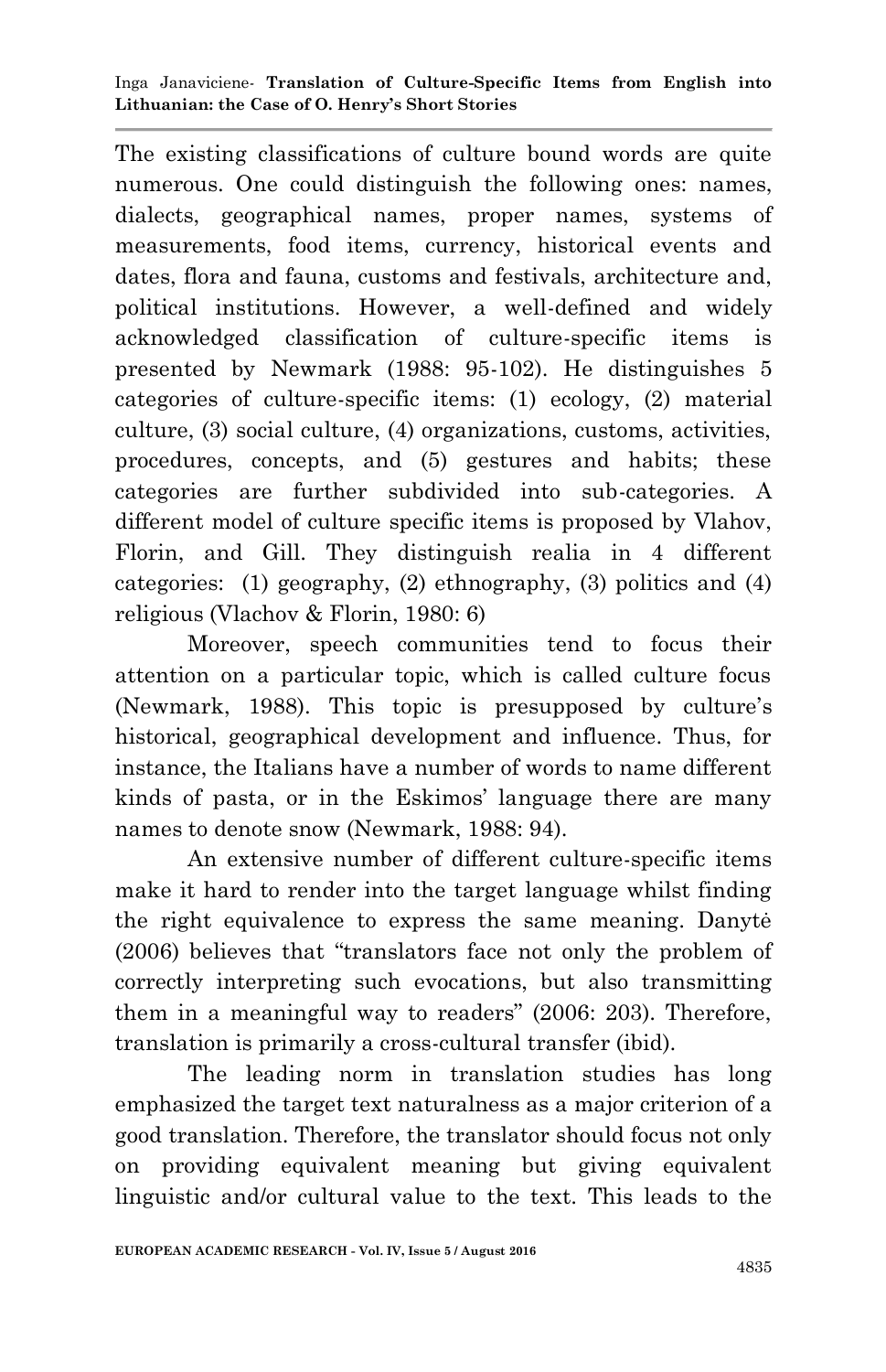idea that sometimes culture-specific items are not translatable the problem in the field is referred to as untranslatability because there are no equivalents in the target language (Florin, 1933: 125). Local peculiarities, such as religion, morals, habits, rules of conduct, ethical norms, etc. are principal components of any culture. Therefore, the ambiguous nature of culture-specific items requires a special approach or strategy. Moreover, it requires the translator to have a cultural background of the source language to be able to face the difficulties conveying the meaning of cultural patterns in the original text. As Larson (1983) puts it "Language is a part of culture, and, therefore, translation from one language to another cannot be done adequately without knowledge of the two cultures as well as the two language structures." (1983: 431). Therefore, a translator has to be not only bilingual but bicultural as well.

## **3. TRANSLATION STRATEGIES FOR CULTURE-SPECIFIC ITEMS**

Being a peculiar group of references to render culture-specific items to cause a number of problems in translation and requires a translator to have both a linguistic and cultural background, so that all patterns included in the original text would be conveyed meaningfully in the target text and "translation loss would not exceed translation gain" (Petrulionė, 2012: 44). Therefore, in order to achieve a required objective, a number of translation strategies can be applied. The terminology of translation strategies is not unified, albeit the area itself is overwhelmed with a number of different strategies (the subject has been discussed by a number of different scholars: Davies (2003), Newmark (1988), Chesterman (1997), Hervey et al. (1992, 1995), Schäffner & Wiesemann (2001), Danytė (2006), Venuti (2001), and Baker (1992) to name a few.). For example Aixela (1996), divides translation strategies into two main groups: proper names and common expressions.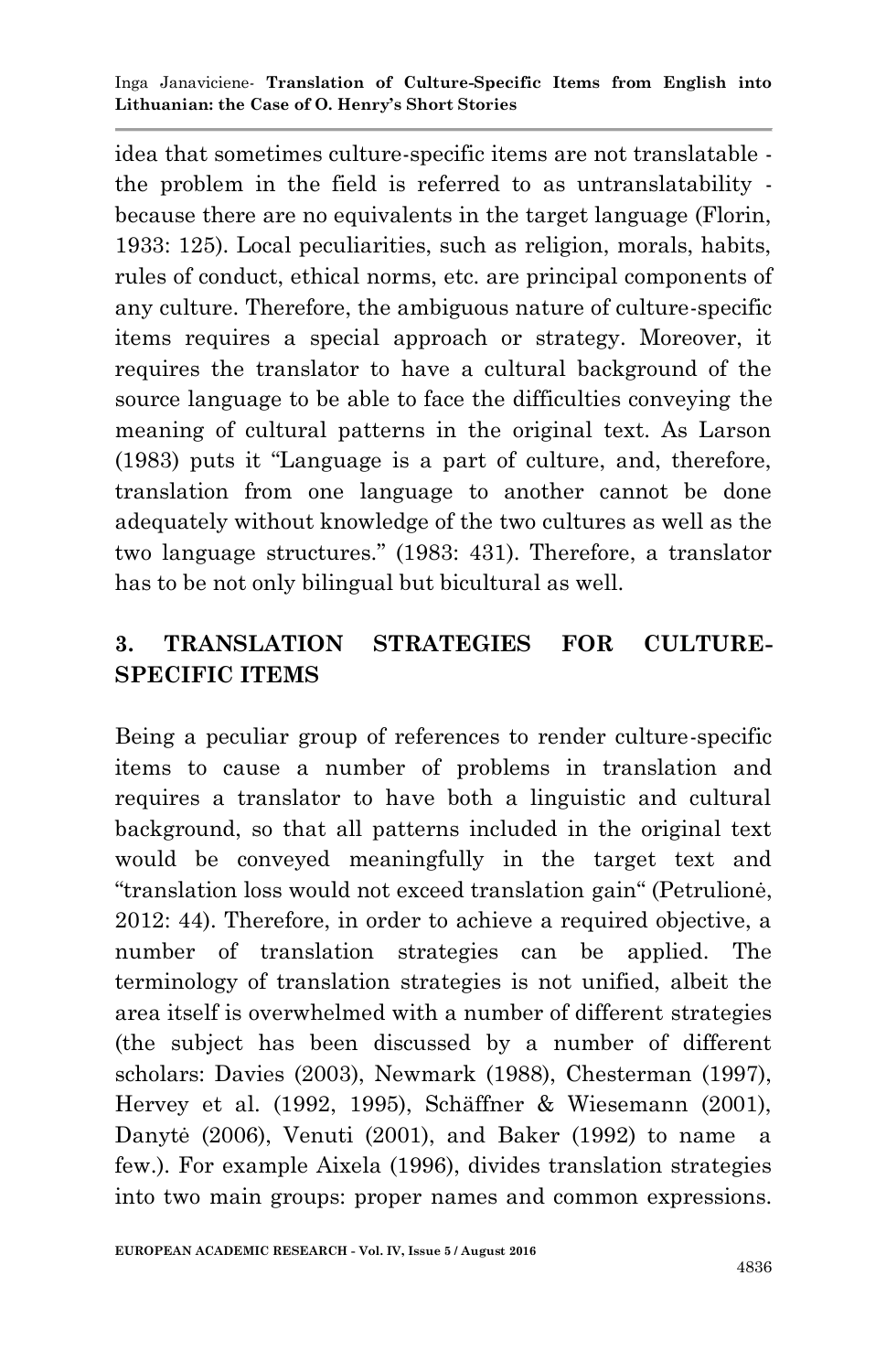According to the scholar, proper names include both conventional names i.e. names that do not have any meaning in themselves and names that are loaded with certain historical and cultural associations (Aixela, 1997: 59), e.g., Seattle, Bacardi (Aixela, 1997: 59). Common expressions, on the other hand, cover the world of objects, institutions, habits and opinions restricted to each culture, which cannot be included in the field of proper names, e.g. inches, dollars, corned beef etc. (Aixela, 1997: 59).

 A well-defined classification of translation strategies is presented by Davies (2003), who discusses translation strategies under seven headings: preservation, addition, omission, globalization, localization, transformation and creation. Davies classification of culture-specific items is used as a guideline for detailed evaluation and analysis of techniques employed by the translator in the analysis.

 The examples collected are classified according to translation strategies employed by the translator. The corpus of data involves a number of different examples of culture-specific items, which include personal names, brand names, geographical names, food items, institutions, clothes, and many other culture-specific items that are of everyday use in the American culture. The corpus dedicated to the transfer of culture-specific units varies as much as 165 cases. The primary intention and objective of the paper is to evaluate and summarize the techniques for transferring culture bound words that would help to foresee the prevailing tendencies in translation of culture-specific items.

 The first translation strategy to be defined by Davies is preservation. The strategy of preservation employs the maintenance of the culture-specific items, which are difficult to render into the target language. According to Davies, it is used when there is no close equivalent in the target language, so translators decide "to maintain the source text term in the translation" (Davies, 2003: 73)**.** Exactly the same strategy is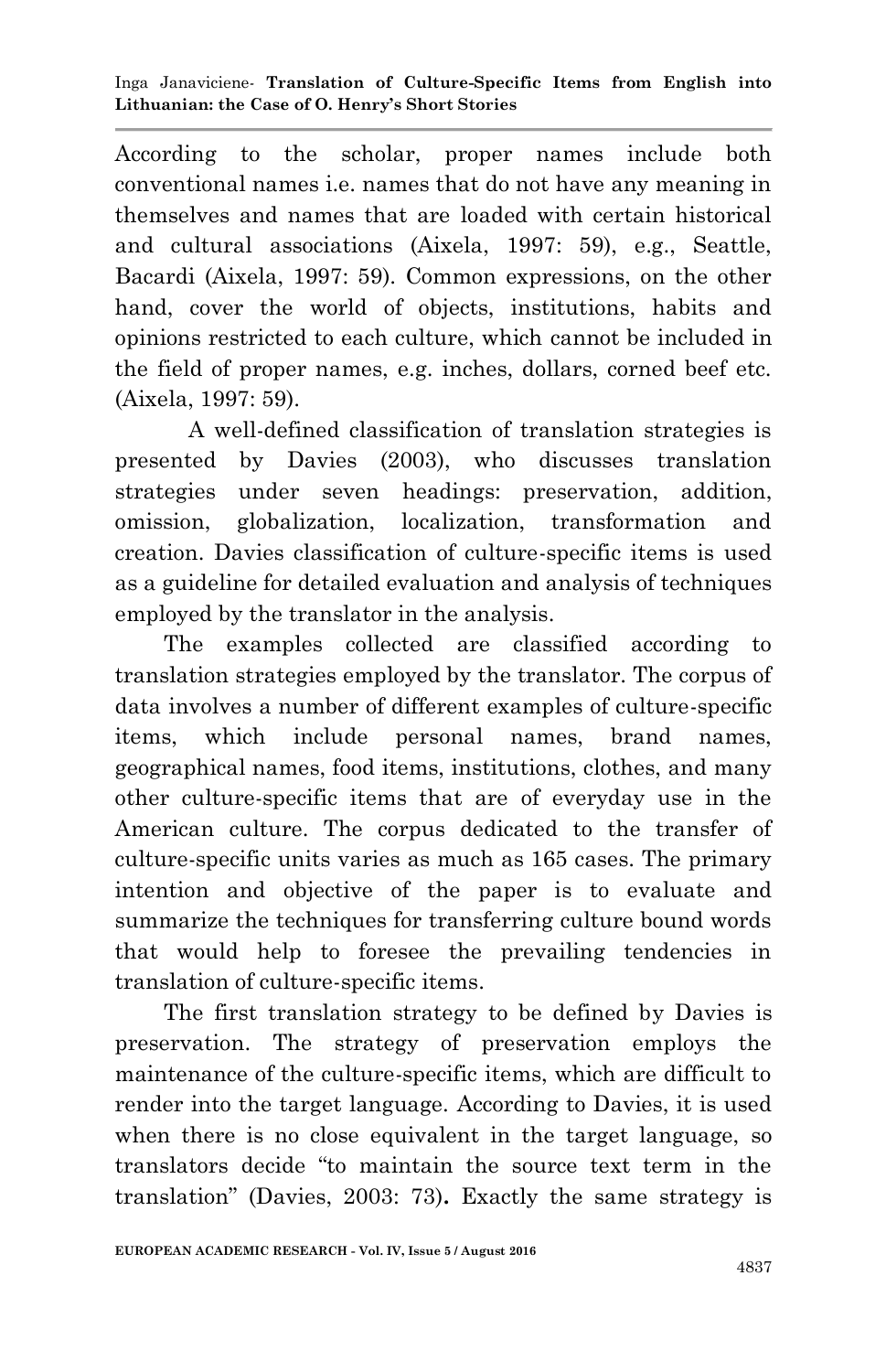discussed by Newmark, even though he calls it transference (1988: 81), cultural borrowing by Hervey & Higgins (1995: 23), while Mona Baker refers to it as "the use of loan word" (1992: 34). Chesterman (1995: 94) and Schäffner & Wiesemann (2001: 28) distinguish the terms loan and calque too. Data has demonstrated that the frequency of the strategy of preservation amounts up to as many as 2 occurrences per 165 instances of culture-specific items in the short stories by O. Henry. The following examples below illustrate it:

1. **Cerebrum and cerebellum, and medulla oblongata** *(O. Henry, 1945: 347)* - *cerebrum cerebellum* **ir** *medulla oblongata (S. Lomsargyte-Pukiene, 2006: 139)*

2. **The ornithoptera amphrisius** *(O. Henry, 1953: 278)* - *Ornithoptera amphrisius (S. Lomsargyte-Pukiene, 2006: 97)*

Both of the examples demonstrate Latin words which are hardly understandable to ordinary readers, but the translator's choice for this strategy can be explained by trying to achieve literary effect and strengthen the impact factor of a well educated character in the short story. Although the translator is thorough in adding or explaining unknown items/words (as it will be seen later) in this case no additional information is provided.

 Davies"s second strategy is addition**.** The addition of a lexical element is usually used when "certain semantic components of the source language do not have formal equivalence" (Petrulionė, 2012: 45) in the target language, therefore, the translator adds one or two words to make the text reader-friendly. There are two types of addition: "extratextual gloss" and "intratextual gloss" as indicated by Aixela (1996: 62). Extratextual addition stands as footnotes, endnotes, glossaries, commentaries or italics (ibid.). Chesterman (1995: 112) refers to this strategy as "the strategy of visibility change when footnotes, brackets, comments, or glosses are added". Danyte (2006) has observed that in Lithuania "older translations that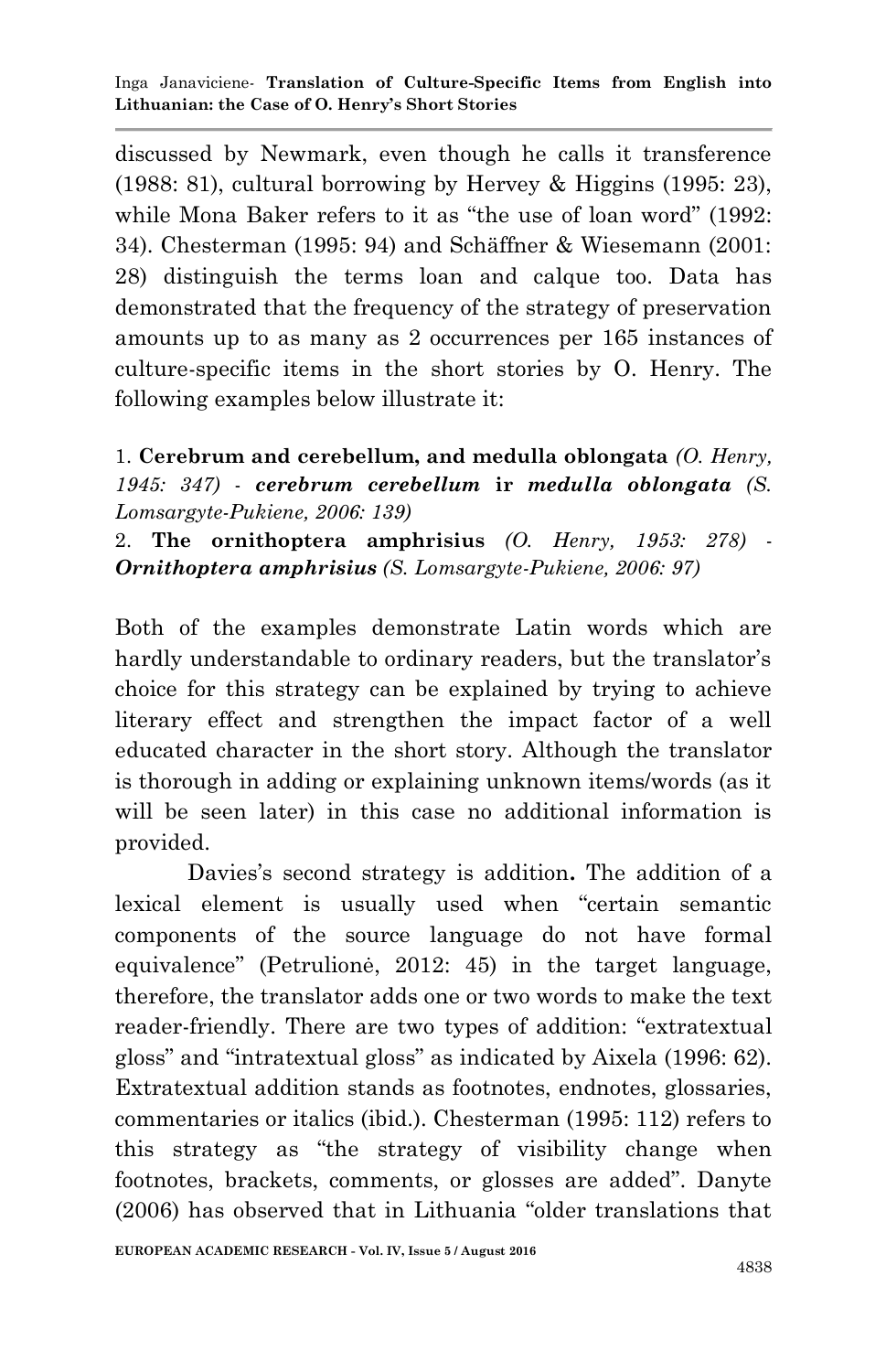have to deal with many foreign words and cultural references do use a large number of footnotes", while "now, footnotes refer only to culture-specific items of particular significance" (2006: 206-207). Intratextual addition happens when additional information is inserted directly into the target text. In total, 18 cases of the strategy of addition were observed, which makes more than 9% of the total number of instances. Either the translator, Silvija Lomsargytė-Pukienė, gives additional information using a footnote at the bottom of the page (12 examples observed) or she adds information before or after the culture-specific item in the target text itself (4 examples observed). The following examples illustrate the strategy of addition used for translation of culture-specific items:

3. **Ponce de Leon** *(O.Henry, 1945: 349)* - **Ponse de Leoną\*** *(S. Lomsargyte-Pukiene, 2006: 142)*

\*Ponce de Leon – ispanas, atrades Floridą (1460-1521)

4. **Yalu** *(O.Henry, 1953: 270) -* **Jalu upės**\* *(S.Lomsargyte-Pukiene, 2006: 88)*

\*Upė Kinijos pasienyje, kur vyko mūšiai rusų-japonų karo metu

5. **A dago** *(O.Henry, 1945: 696)* – **dagas\*** *(S.Lomsargyte-Pukiene, 2006: 186-7)*

**\***Taip JAV pravardžiuojami italai, ispanai ir portugalai

6. **A King Cophetua** *(O.Henry, 1953: 262)* - **karalių Kofetua**\* *(S.Lomsargyte-Pukiene, 2006: 79)*

\*Kofetua – legendinis Afrikos karalius, vedęs neturtingą merginą.

7. **Tiffany's** *(O.Henry, 1953: 259)* – **Tifanio juvelyrikos parduotuvę** *(S.Lomsargyte-Pukiene, 2006: 76)*

8. **Blackwell** *(O.Henry, 1945: 38)* - **Blekvelio kalėjimas**  *(S.Lomsargyte-Pukiene, 2006: 13)*

As Examples 3, 4, 5, and 6 indicate, less familiar culturespecific items are explained by footnotes. Looking at all the footnotes, it is clear that explanations are rather long (compared with additional material incorporated within the target text). Thus, it could be claimed that because of their length, the translator finds it difficult to incorporate additional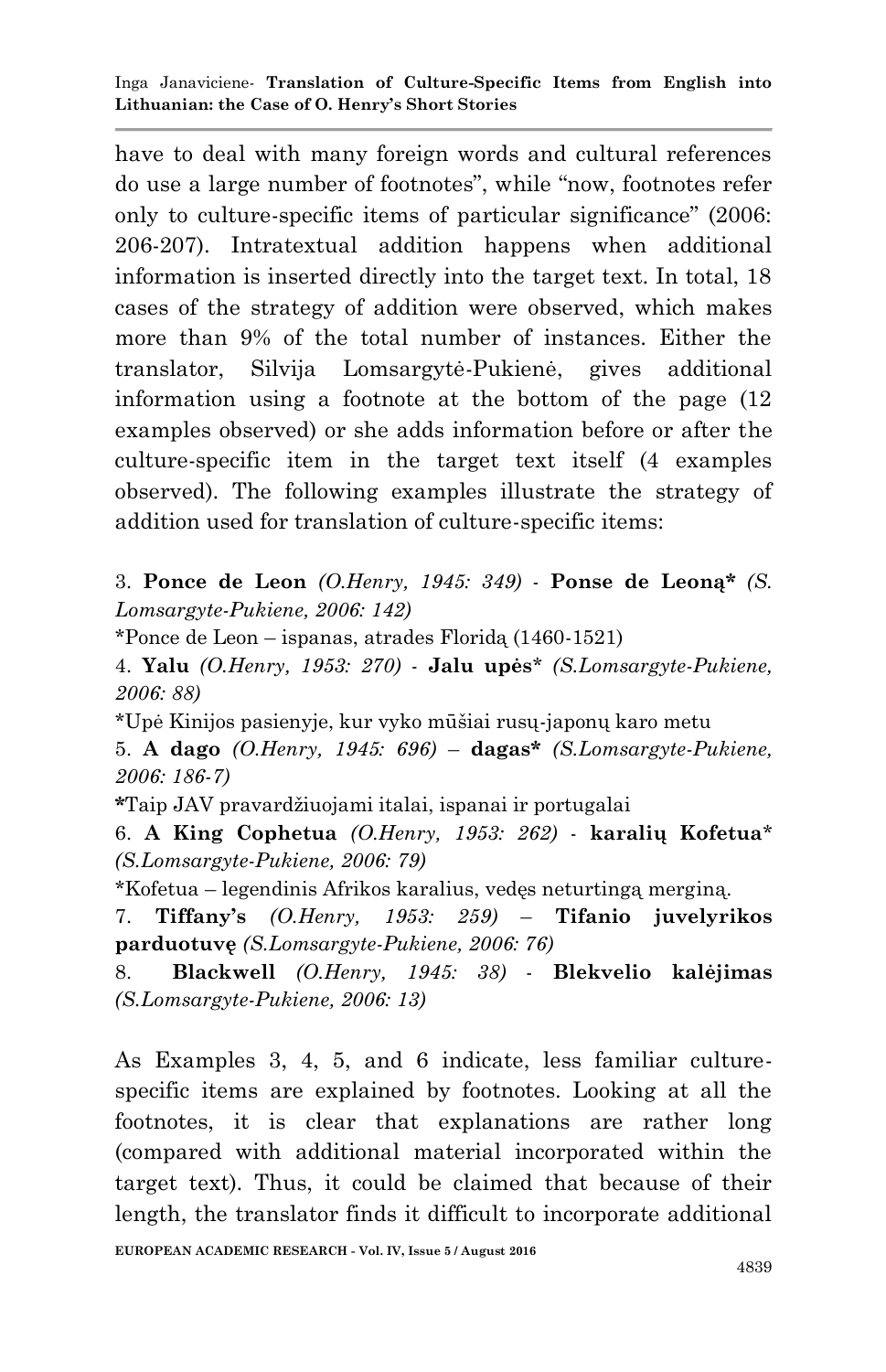material in the target text before or after the culture-specific item. Most importantly, too long an explanation would not sound natural and might disrupt the text itself. This, of course, would interrupt their reading process. Nevertheless, the translator has to be careful, as if there are many footnotes - the readers will find it inconvenient and annoying to look down for the meaning of every culture-specific item. Examples 7 and 8 exemplify intratextual addition. Proper names Tiffany's and Blackwell have undergone phonological adaptation and the addition of Lithuanian inflections. However, despite this adaptation the translator adds the words "jewelry shop" and "prison" to make them meaningful to the target text readers due to a difference in the background knowledge.

 The next strategy to be discussed is globalization. Davies describes it as

> the process of replacing culture-specific references with ones that are more neutral or general, in the sense that they are accessible to audiences from a wider range of cultural backgrounds (Davies, 2003: 83).

The strategy of globalization implies generalizing a specific culture item and making it less specific. This strategy is often applied by the translators when a culture-specific item in the source culture does not exist in the target culture but, on the other hand, a very similar item can be used instead of that specific item. Newmark (1988: 83) distinguishes functional equivalents referring to the same strategy saying "the use of a culture free word" neutralizes or generalizes the source language word. Baker (1992) calls this strategy generalization, i.e. translation by a more general word or superordinate (1992: 26). The translation strategy of globalization is commonly used by the translator. The total number of the items globalized is 54, which is 20% of the total number of 165 culture-specific items. Examples of culture-specific items which have been translated using the strategy of localization are presented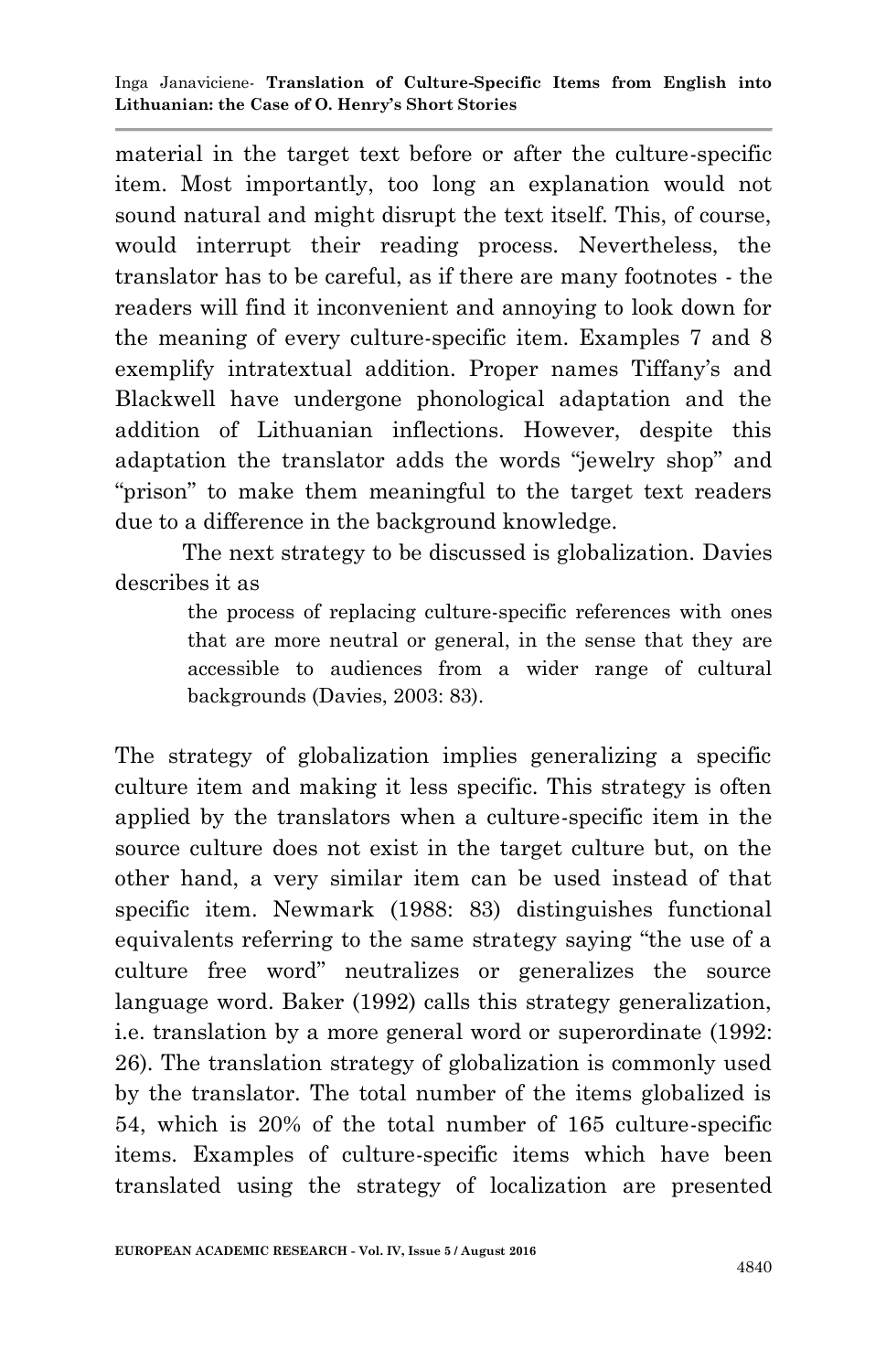below:

9. **A setter** *(O.Henry, 1945: 9)* - **medžioklinis šuo** (*S.Lomsargyte-Pukiene, 2006: 9)*

10. **Polly's** *(O.Henry, 1945: 72)* – **papūgų** *(S.Lomsargyte-Pukiene, 2006: 20)*

11. **Wing of a macaw** *(O.Henry, 2006: 86)* - **papūgos plunksna** *(S.Lomsargyte-Pukiene, 2006: 29)* 

In the above mentioned examples, the translator uses the general word, thus, *a setter* in Example 9 becomes *a hunting dog*, in Example 10 *polly* becomes *a parrot*, and finally in Example 11 *macaw* becomes *a parrot* as well. The translator applied the strategy of generalization because the above mentioned items might not be familiar to the Lithuanian readers or they would be difficult to render into Lithuanian. Most of them do not have absolute equivalents (except for *setter*), but they do have partial equivalents that represent a part of the meaning of the target words. The examples demonstrate that the translator not only globalizes or tries to generalize the items; she also tries to explain what they mean.

 The strategy which is opposed to globalization is called localization. The translation strategy employs replacement of a source culture-specific item or similar into the target culturespecific items that are more familiar to the target text readers (Davies, 2003: 84). Thus the translated text sounds as if it originated in the culture of the target language (ibid.). This strategy is observed by other scholars: Chesterman (1988: 108) calls it cultural filtering, Venuti (2001: 240) applies the term domestication, Newmark (1995: 82) labels this strategy "cultural equivalent", while Baker (1992: 31) calls this strategy "cultural substitution". This translation strategy includes culture-specific items that are not present in the target culture, but if the target culture has a very similar item, the translator can substitute it, in other words, employ cultural equivalents. Using Newmark"s division, three strategies fall under the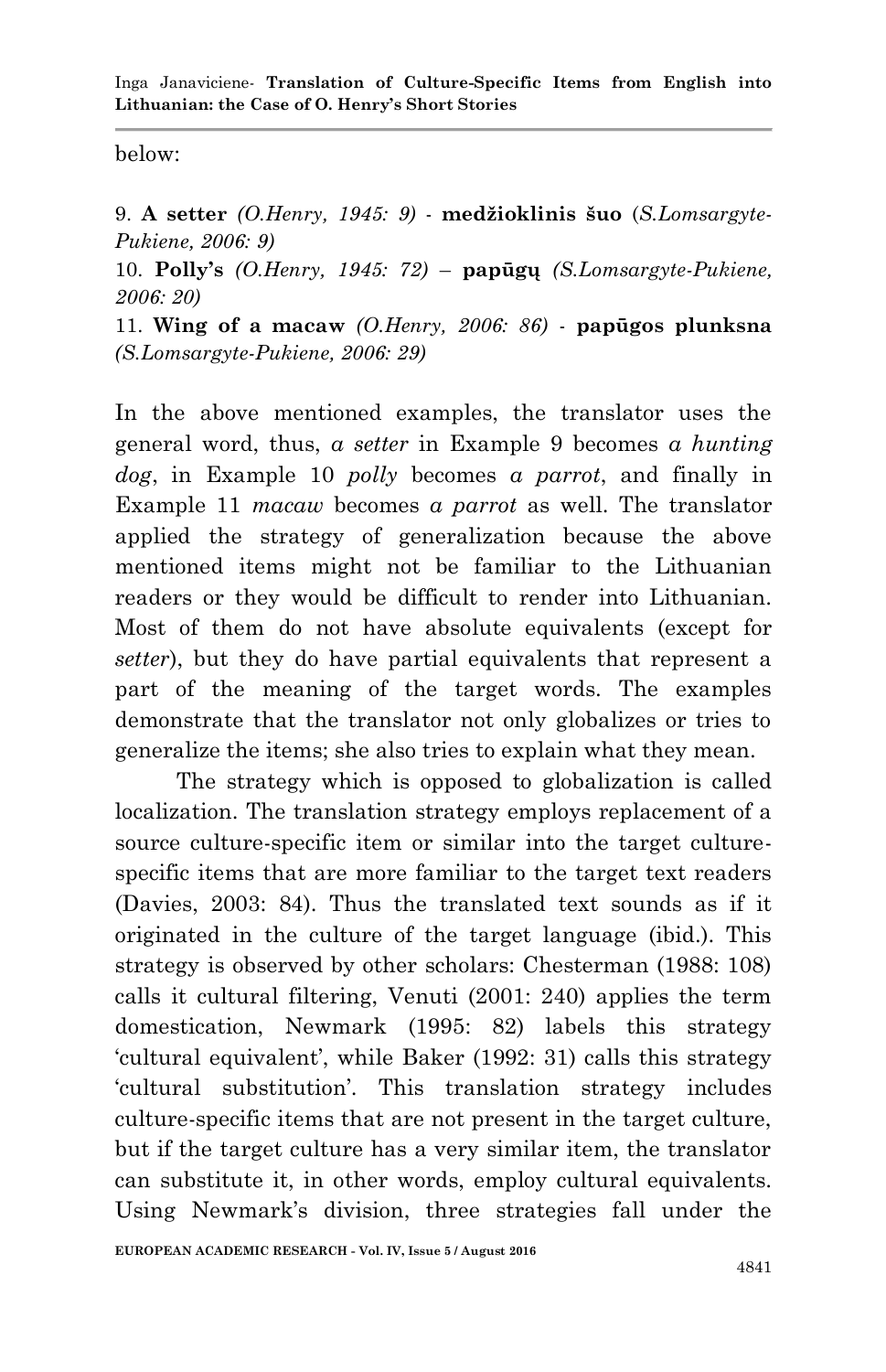heading of localization: transference, naturalization and cultural equivalent (Newmark, 1988: 82). The first two strategies can be called transliteration and transcription. It has been presupposed that the strategy of localization is very commonly used by Lithuanian translators (Danytė, 2006: 207). Thus the translated text sounds as if it originated in the culture of the target language (ibid.). This expectation has been proved, because 91 examples of localization out of 165 cases have been noticed. Examples to be observed of culture-specific items that have been translated using the strategy of localization are presented below:

*12. Morpheus (O.Henry, 1945: 72) – Morfėjo (S.Lomsargyte-Pukiene, 2006: 20)*

*13. Gabriel (O.Henry, 1945: 72) – Gabrielius (S.Lomsargyte-Pukiene, 2006: 20)*

*14. Coney Island (O.Henry, 1945: 74) - Koni Ailende (S.Lomsargyte-Pukiene, 2006: 24)*

*15. Henry VIII (O. Henry, 1945: 76) - Henriku VIII (S.Lomsargyte-Pukiene, 2006: 27)*

*16. The Choctaw Nation (O. Henry, 1945: 272) - čoktų genties (S.Lomsargyte-Pukiene, 2006: 114)*

*17.* **Peanut candy** *(O.Henry, 1945: 350)* - **riešutinių ledinukų** *(S.Lomsargyte-Pukiene, 2006: 144)* 

*18.* **Red Chief** *(O. Henry, 1953: 19I)* – **Raudonodžių Vadas** *(S.Lomsargyte-Pukiene, 2006: 208)* 

Examples 12 and 13 contain proper names, where the translator adapts them to Lithuanian phonology and adds inflections. Both names are well established in Lithuanian culture and are widely used either in mythological or biblical translations. Example 14 is less well known to Lithuanian readers and depicts a leisure destination in New York City. The translator localizes the item transliterating it and adding Lithuanian inflection. In addition, the translator does not include any explanation of the item which would be relevant to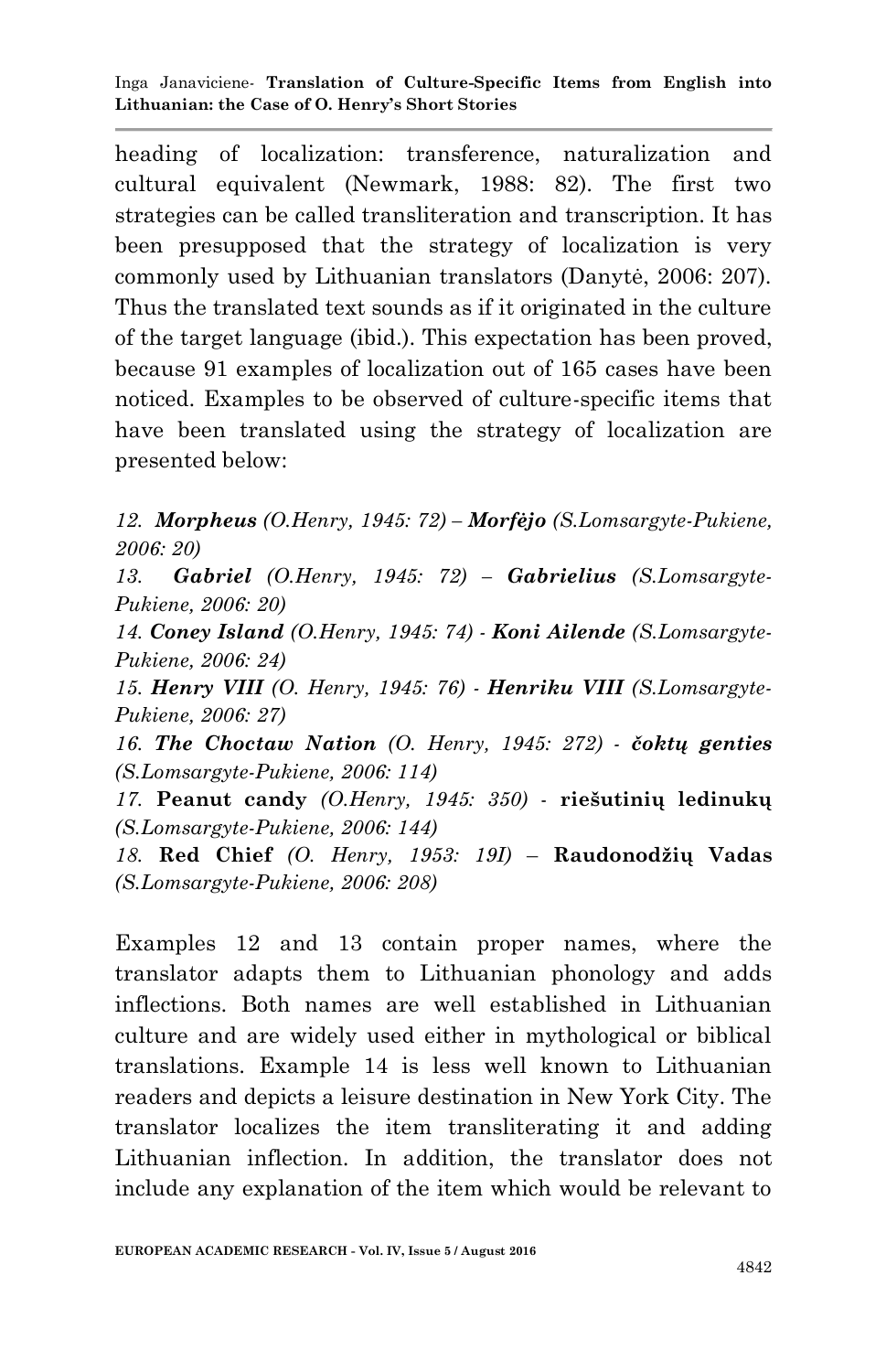the reader. Considering Example 15, one can see that it includes a well-known historical personality, *Henry VIII*, which was rendered into Lithuanian as *Henrikas VIII*, this adaptation of the cultural item in the Lithuanian language has a long standing tradition, and despite the fact that it does not correspond with the rules of transliteration or transcription in Lithuanian language it is still widely used. Case 16 indicates phonological adaptation of the item thus *The Choctaw Nation* becomes *čoktų genties*. Generally speaking, phonological adaptation is the prevailing procedure rendering proper names. The Lithuanian translation of Example 17, *riešutinių ledinukų*, could serve as an example of cultural substitution, but not phonological adaptation like in previous examples. The culturespecific item *peanut candy* is adapted to Lithuanian readers and thus becomes *nut candy drops*; a considerably popular sweet in Lithuania.

#### **4. CONCLUSION**

On the basis of the collected linguistic evidence, it can be claimed that, first, the translator Silvija Lomsargyte-Pukienė is faithful to the source text; she respects the text and tries to render every culture-specific item. As a result, the translation strategy of omission was not noticed. When comparing the source text and the target text it was observed that the translator has mainly applied four strategies that have been distinguished by Davies (2003): preservation, addition, localization, and globalization. The most often used translation strategy by the translator is localization (occurs in 91 cases), the second most frequent translation strategy is globalization (occurs in 54 cases), the third most frequent strategy is addition (occurs in 18 cases), and finally the least frequent translation strategy applied by the translator is preservation (occurs in 2 cases). The usage of localization and globalization strategies reveals the translator's attempt to provide as accurate and as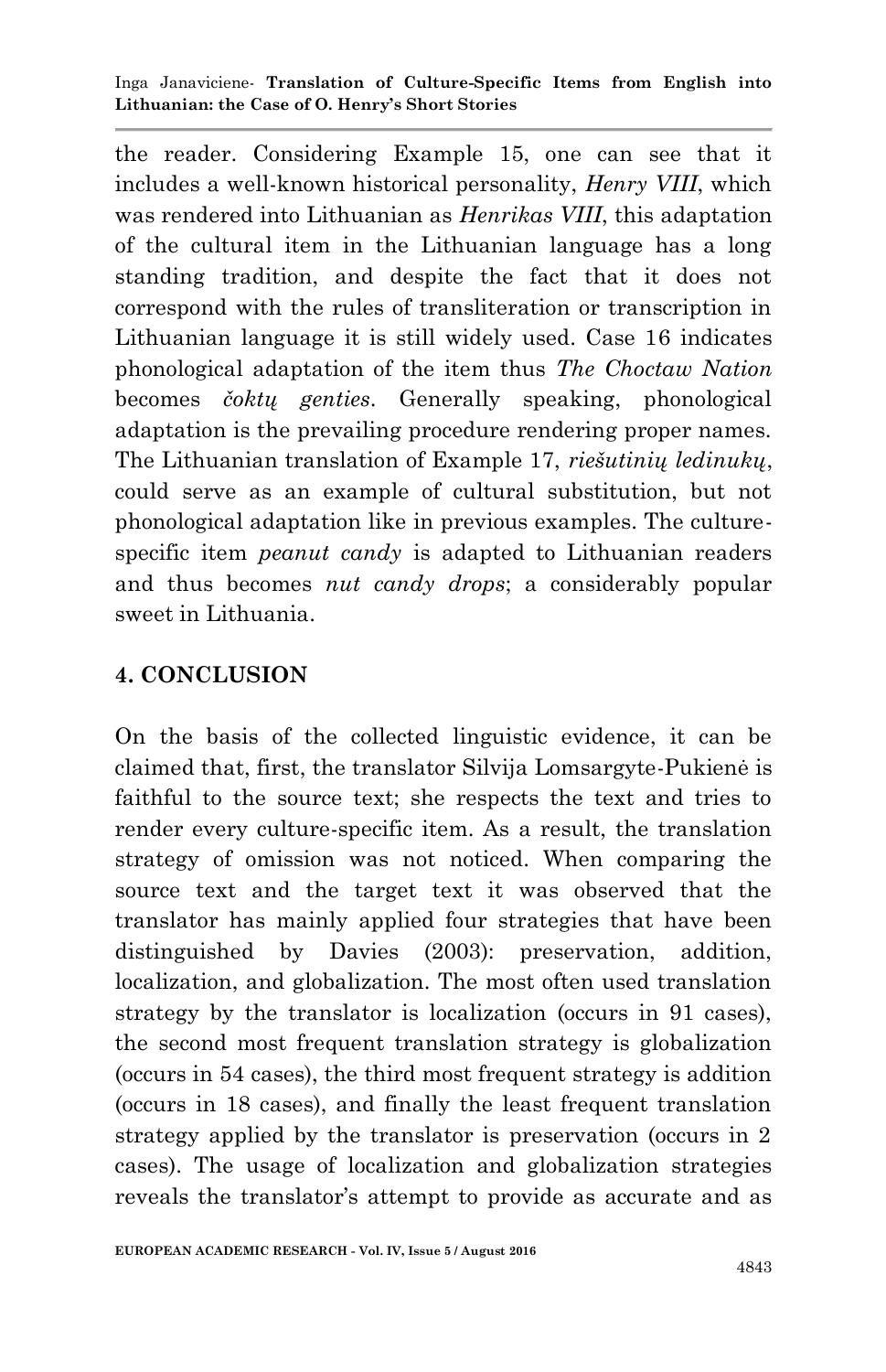clear a translation as possible, presenting all necessary information for Lithuanian readers. Some translation strategies which were described in the article were not found in the texts under analysis. These include omission, creation, and transformation.

### **REFERENCES**

1. Aixela, J. F. (1996). Culture-Specific Items in Translation. *Translation, Power, Subversion. Clevedon: Multilingual Matters*, p. 52-78.

2. Baker, M. (1992). *In Other Words: A Coursebook on Translation*. London & NY: Routledge.

3. Bassnett, S. (1991). *Translation Studies*. (Revised Edition). London & NY: Routledge.

4. Chesterman, A. (1997). *Memes of Translation: the Spread of Ideas in Translation Theory*. Amsterdam/Philadelphia: John Benjamins Publishing Company.

5. Danytė, M. (2006). Lithuanian Translations of Canadian Literature. The Translation of Cultural Realia. *Darbai ir Dienos* 45: 195 – 213.

6. Davies, E. E. (2003). Goblin or a Dirty Nose? The Treatment of Culture-Specific References in Translations of the Harry Potter Books. *The Translator*, Vol. 9: 1 (65 – 99).

7. Henry, O. (2006). *Išminčių Dovanos: Apsakymai*. Vilnius: Tyto Alba.

8. Henry, O. (1945). *The Best Short Stories of O. Henry*. NY: Random House.

9. Henry, O. (1953). *The Complete Works of O. Henry.* NY: Doubleday and Company.

10. Hervey. S. & I. Higgins. (1992). *Thinking Translation. A Course in Translation Method: French-English*. London & NY: Routledge.

11. Hervey, S., I. Higgins, & M. Loughridge. (1995). *Thinking*